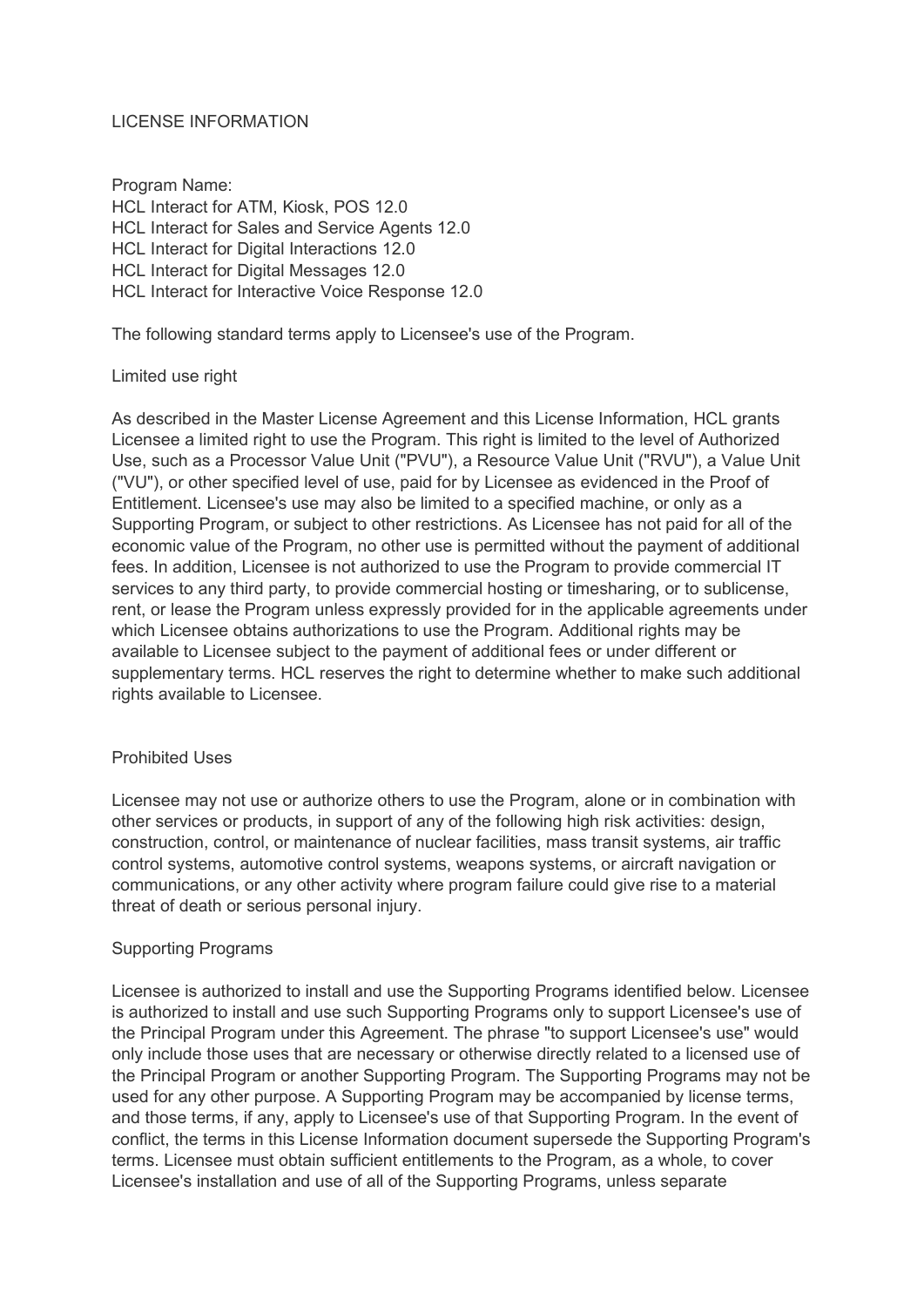entitlements are provided within this License Information document. For example, if this Program were licensed on a PVU (Processor Value Unit) basis and Licensee were to install the Principal Program or a Supporting Program on a 100 PVU machine (physical or virtual) and another Supporting Program on a second 100 PVU machine, Licensee would be required to obtain 200 PVU entitlements to the Program.

Supporting Programs: HCL Campaign V12.0 HCL WebSphere MQ V8.0 HCL WebSphere Application Server V8.5.5 HCL DB2 Workgroup Edition V11.1 HCL Marketing Platform V12.0 HCL WebSphere eXtreme Scale V8.6 HCL InfoSphere Streams V3.2.1.2 HCL WebSphere Application Server Liberty V8.5.0.2

### **Privacy**

Licensee acknowledges and agrees that HCL may use cookie and tracking technologies to collect personal information in gathering product usage statistics and information designed to help improve user experience and/or to tailor interactions with users in accordance with the HCL Online Privacy Policy, available at [https://www.hcltech.com/privacy-statement.](https://www.hcltech.com/privacy-statement)

### Benchmarking

Licensee may disclose the results of any benchmark test of the Program or its subcomponents to any third party provided that Licensee (A) publicly discloses the complete methodology used in the benchmark test (for example, hardware and software setup, installation procedure and configuration files), (B) performs Licensee's benchmark testing running the Program in its Specified Operating Environment using the latest applicable updates, patches and fixes available for the Program from HCL or third parties that provide HCL products ("Third Parties"), and (C) follows any and all performance tuning and "best practices" guidance available in the Program's documentation and on HCL's support web sites for the Program. If Licensee publishes the results of any benchmark tests for the Program, then notwithstanding anything to the contrary in any agreement between Licensee and HCL or Third Parties, HCL and Third Parties will have the right to publish the results of benchmark tests with respect to Licensee's products provided HCL or Third Parties complies with the requirements of (A), (B) and (C) above in its testing of Licensee's products.

The above benchmarking terms apply to the following Programs or subcomponents: HCL Interact 12.0

# Export and Import Restrictions

This Program may contain cryptography. Transfer to, or use by, users of the Program may be prohibited or subject to export or import laws, regulations or policies, including those of the United States Export Administration Regulations. Licensee assumes all responsibility for complying with all applicable laws, regulations, and policies regarding the export, import, or use of this Program, including but not limited to, U.S. restrictions on exports or reexports.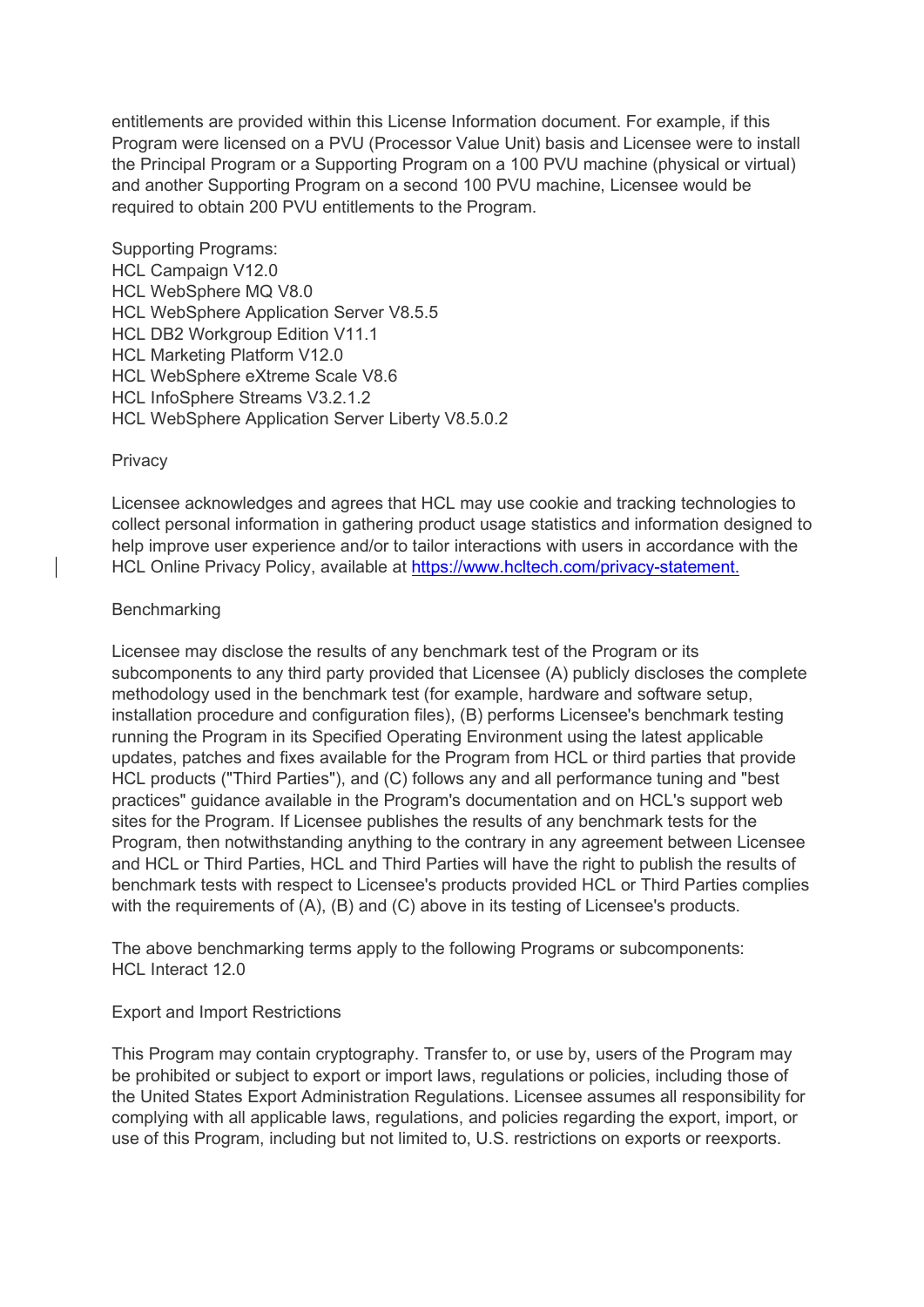The following units of measure may apply to Licensee's use of the Program.

# Client Device

Client Device is a unit of measure by which the Program can be licensed. A Client Device is a single user computing device or special purpose sensor or telemetry device that requests the execution of or receives for execution a set of commands, procedures, or applications from or provides data to another computer system that is typically referred to as a server or is otherwise managed by the server. Multiple Client Devices may share access to a common server. A Client Device may have some processing capability or be programmable to allow a user to do work. Examples include, but are not limited to actuators, appliances, automated teller machines, automatic meter readers, cash registers, disk drives, desktop computers, kiosks, notebook computers, personal digital assistant, point-of-sale terminals, sensors, smart meters, tape drives, and technical workstations. Licensee must obtain entitlements for every Client Device which runs, provides data to, uses services provided by, or otherwise accesses the Program and for every other computer or server on which the Program is installed.

# Port

Port is a unit of measure by which the Program can be licensed. A Port represents a single phone line or phone connection. Licensee must obtain an entitlement for every Port connected to the Program.

# Resource Value Unit (RVU)

Resource Value Unit (RVU) is a unit of measure by which the Program can be licensed. RVU Proofs of Entitlement are based on the number of units of a specific resource used or managed by the Program. Licensee must obtain sufficient entitlements for the number of RVUs required for Licensee's environment for the specific resources as specified in the table below. RVU entitlements are specific to the Program and the type of resource and may not be exchanged, interchanged, or aggregated with RVU entitlements of another program or resource.

# User Value Unit (UVU)

User Value Unit (UVU) is a unit of measure by which the Program can be licensed. UVU Proofs of Entitlement are based on the number and type of Users for the given Program. Licensee must obtain sufficient entitlements for the number of UVUs required for Licensee's environment as specified in the table below. The UVU entitlements are specific to the Program and type of user and may not be exchanged, interchanged, or aggregated with UVU entitlements of another program or type of user.

In addition to the above, the following terms apply to Licensee's use of the Program.

1. Resource Value Unit Licensing Information for HCL Interact for Digital Interactions Programs and HCL Interact for Digital Messages Programs

1.1 HCL Interact for Digital Interactions and HCL Interact Advanced Patterns for Digital Interactions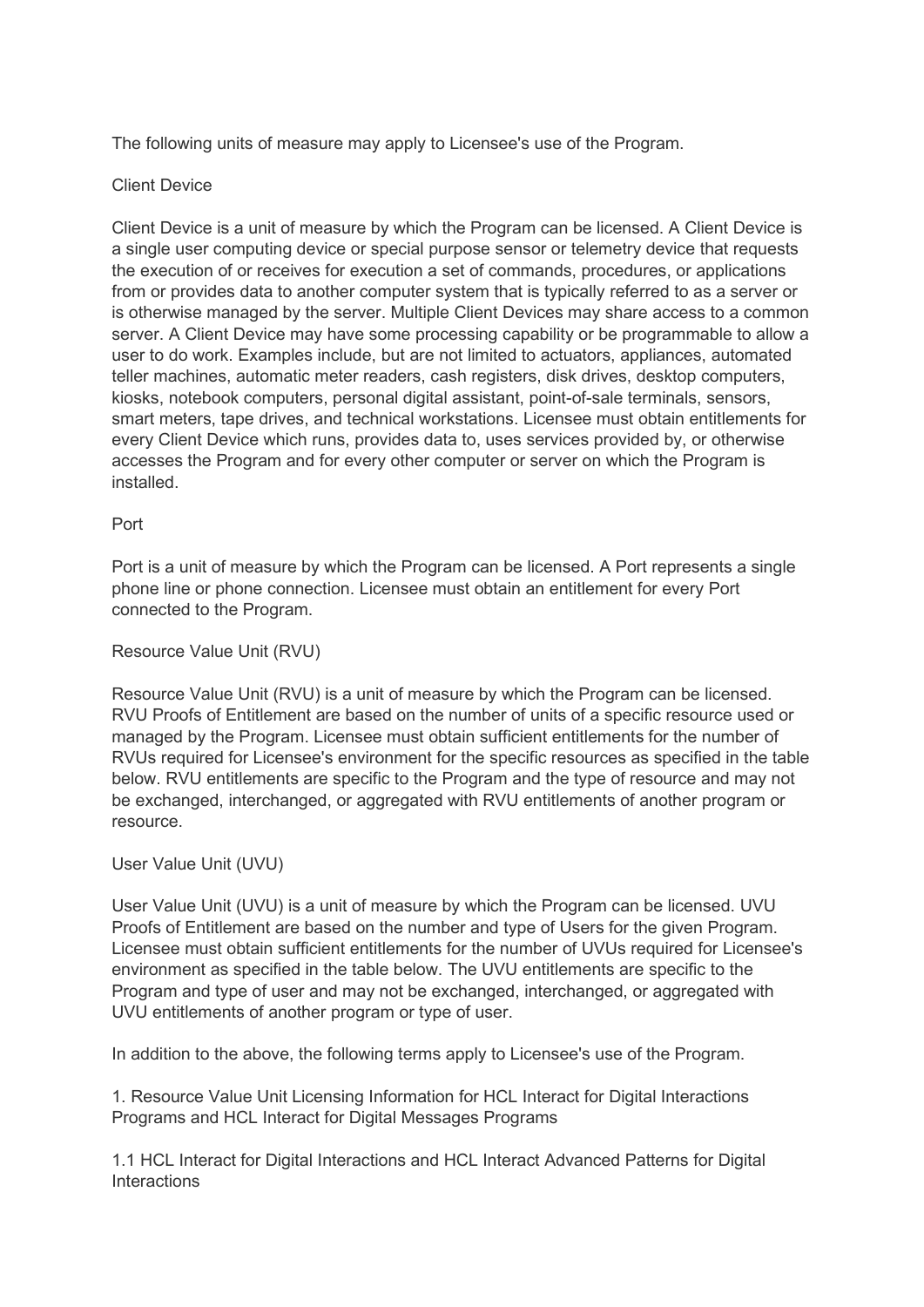The Resource for the purposes of RVU calculation is one thousand (1,000) Average Daily Digital Interactions. A Digital Interaction is equivalent to a mobile or non-mobile session and is defined as a series of url requests from the same uniquely identified client with a time of no more than 30 minutes and no requests for urls from other domains intervening between requests. In other words, a session ends when someone goes to another site, or 30 minutes elapse between pageviews, whichever comes first. The Average Daily Digital Interactions are determined by dividing the aggregate number or visits per calendar year by 365.

ATM, Kiosk and POS devices connected to the web do not require entitlement to HCL Interact for Digital Interactions.

1.2 HCL Interact for Digital Messages and HCL Interact Advanced Patterns for Digital Messages

The Resource for the purposes of RVU calculation is five thousand (5,000) Average Daily outbound Digital Messages. A Digital Message is an electronic communication processed by the Program. The Average Daily is determined by dividing the aggregate number of outbound Digital Messages per calendar year by 365. Sufficient entitlements must be obtained to cover the highest Average Daily Outbound Digital Messages personalized by and/or sent from the Program.

1.3 Resource Value Unit Conversion Table

From 1 to 2 Resources, 1 RVU per Resource From 3 to 5 Resources, 2 RVUs plus .90 RVUs per Resource above 2 From 6 to 10 Resources, 4.7 RVUs plus .80 RVUs per Resource above 5 From 11 to 20 Resources, 8.7 RVUs plus .70 RVUs per Resource above 10 From 21 to 35 Resources, 15.7 RVUs plus .60 RVUs per Resource above 20 From 36 to 50 Resources, 24.7 RVUs plus .45 RVUs per Resource above 35 For more than 50 Resources, 31.45 RVUs plus .30 RVUs per Resource above 50

2. Resource Value Unit Licensing for HCL Interact for ATM, Kiosk, and POS and HCL Interact Advanced Patterns for ATM, Kiosk, and POS

The Resource for the purposes of RVU calculations is Client Device managed by the Program. Client Device is a unit of measure by which the Program can be licensed. A Client Device is a single user computing device or special purpose sensor or telemetry device that requests the execution of or receives for execution a set of commands, procedures, or applications from or provides data to another computer system that is typically referred to as a server or is otherwise managed by the server. Multiple Client Devices may share access to a common server. A Client Device may have some processing capability or be programmable to allow a user to do work. Examples include, but are not limited to actuators, appliances, automated teller machines, automatic meter readers, cash registers, disk drives, desktop computers, kiosks, notebook computers, personal digital assistant, point-of-sale terminals, sensors, smart meters, tape drives, and technical workstations. Licensee must obtain entitlements for every Client Device which runs, provides data to, uses services provided by, or otherwise accesses the Program and for every other computer or server on which the Program is installed.

2.1 Resource Value Unit Conversion Table